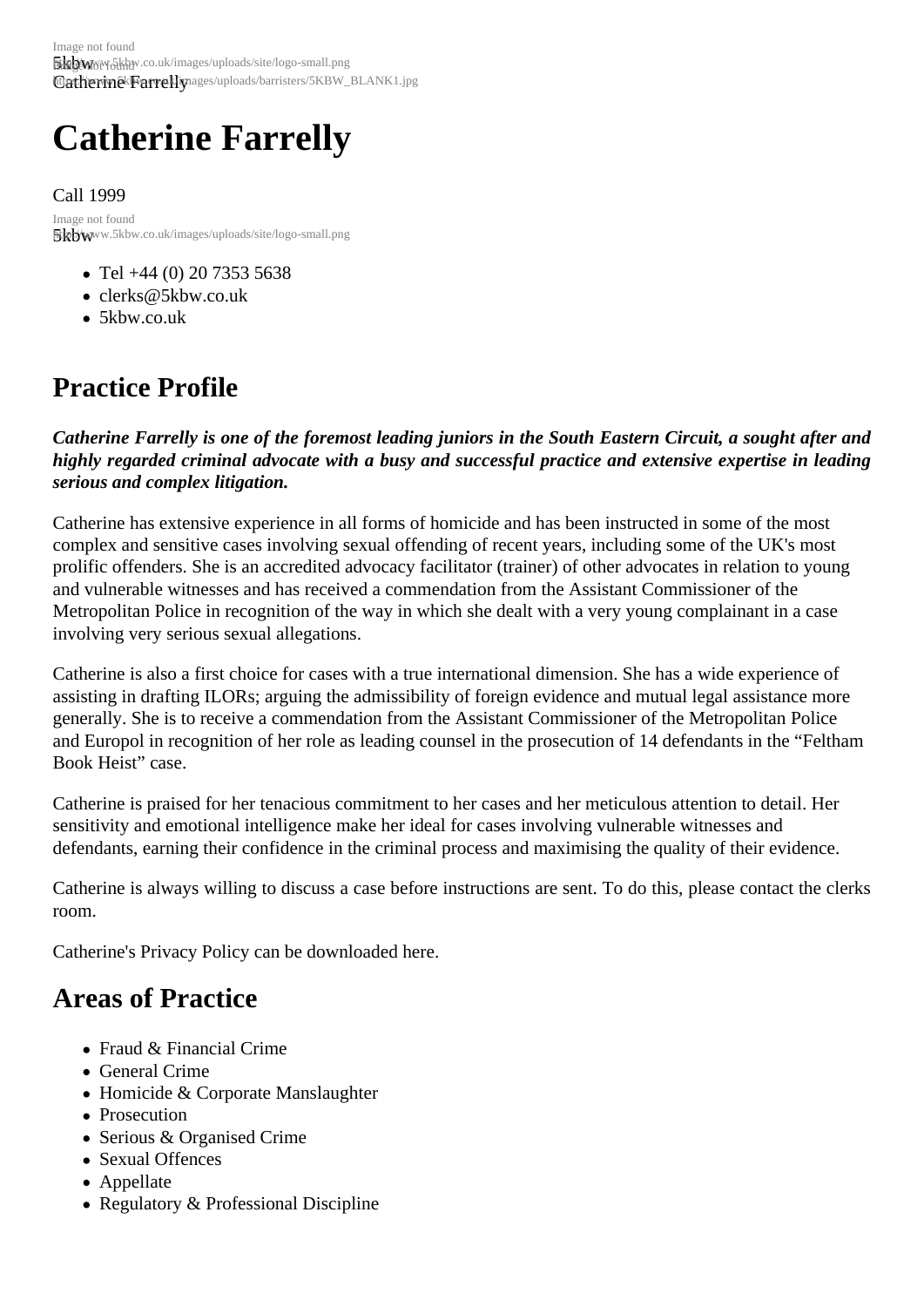## Advocate Panels:

- Counter Terrorism Grade 4
- Fraud Grade 4
- General Crime Grade 4
- Serious Crime Grade 4
- RASSO Grade 4

# Other Languages:

Italian

## **News**

#### Commendations by Met for 5KBW Barristers

10 May 2022

Catherine Farrelly and Charlotte Hole of 5KBW are to be commended by the Assistant Commissioner of the Metropolitan Police and Europol for their exemplary work in the prosecution of 14 defendants in the "Feltham Book Heist" case.

Three jailed for killing that led to mistaken identity murder

25 January 2022

Three men jailed for killing that led to mistaken identity murder

Prosecuted by Anthony Orchard QC& Catherine Farrelly.

BBC News Report

[Two found guil](https://www.bbc.co.uk/news/uk-england-london-60088246)ty of killing that sparked gang feud

25 October 2021

Prosecuted by Anthony Orchard QC & Catherine Farrelly.

https://www.bbc.co.uk/news/uk-england-london-59012621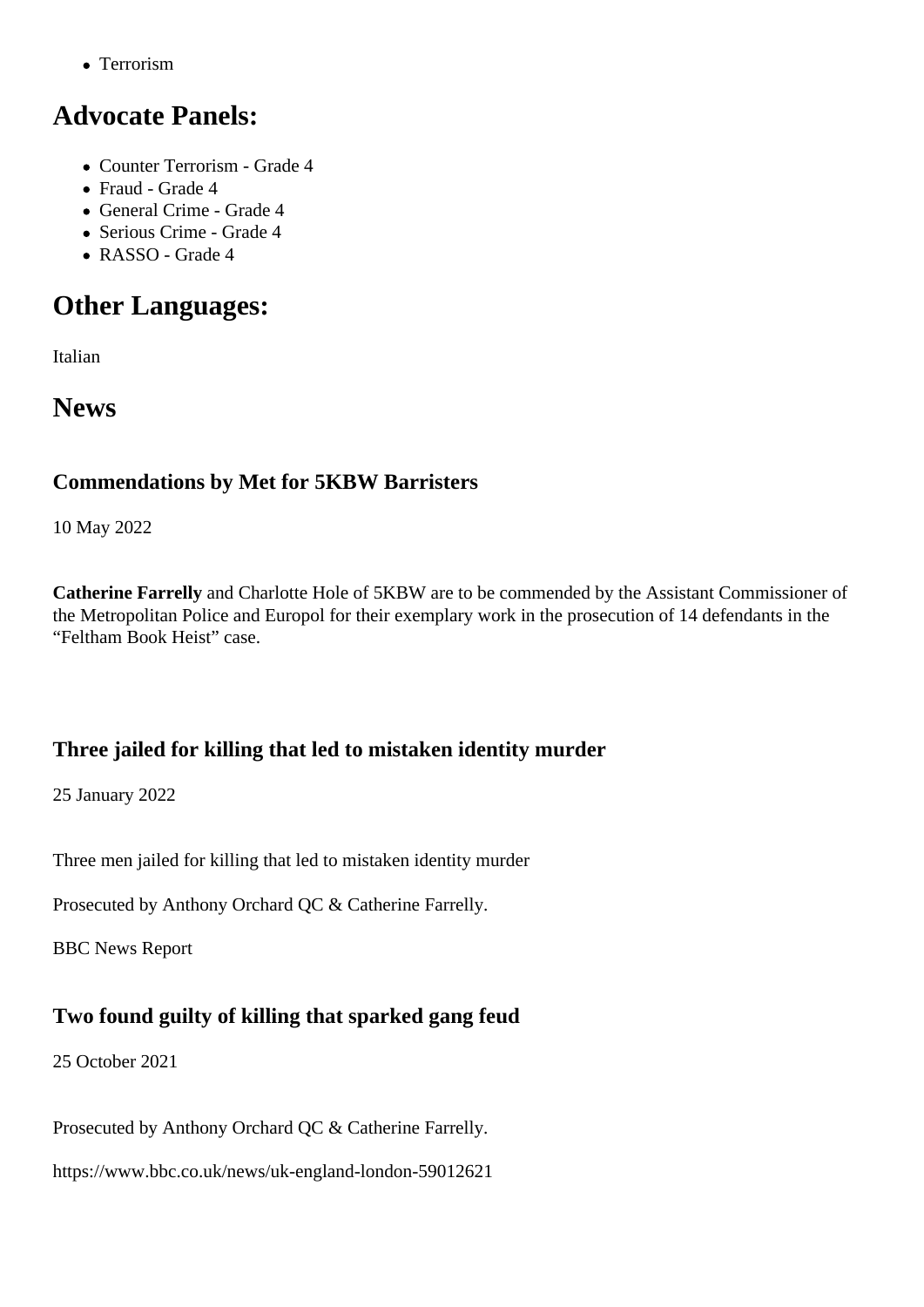Teacher found guilty of preying on teenage pupils

2 August 2021

Catherine Farrelly successfully prosecutes teacher of a series of serious sexual offences upon his pupils. Instructed by Kate Shilton at CPS RASSO.

https://www.standard.co.uk/news/crime/teacher-ben-breakwell-grooming-sex-pupils-isleworth-b948839.html

#### [Catherine Farrelly prosecutes double murder](https://www.standard.co.uk/news/crime/teacher-ben-breakwell-grooming-sex-pupils-isleworth-b948839.html)

14 July 2021

Catherine Farrelly successfully prosecutes two defendants convicted of a double murder that took place in north London. Led by Jane Bickerstaff QC, instructed by CPS Homicide.

https://www.bbc.co.uk/news/uk-england-beds-bucks-herts-57785200

[One of Britain's most prolific paedophiles has been jai](https://www.bbc.co.uk/news/uk-england-beds-bucks-herts-57785200)led for 25 years

10 February 2021

Catherine Farrell prosecutes one of the UK's most prolific child sex offenders who was today given a 33 year extended sentence for a total of 96 child sex offences. Instructed by Anja Hohmeyer of CPS IJOC.

[https://www.inde](https://www.5kbw.co.uk/barristers/profile/catherine-farrelly)pendent.co.uk/news/uk/crime/david-wilson-paedophile-jailed-facebook-b1800391.html

https://www.bbc.co.uk/news/uk-england-norfolk-55979555

[Catherine Farrelly successfully prosecutes Ivy](https://www.bbc.co.uk/news/uk-england-norfolk-55979555) League graduate of rapes

28 January 2021

Catherine Farrell successfully prosecutes double rapist.

https://www.standard.co.uk/news/crime/ivy-league-raped-women-london-convicted-b908342.html

[Successful prosecution of 12 defendants in high value burglaries](https://www.standard.co.uk/news/crime/ivy-league-raped-women-london-convicted-b908342.html)

21 September 2020

Catherine Farrelly and Charlotte Hole successfully prosecute twelve defendants in relation to a string of high value commercial burglaries involving the theft of rare and precious books.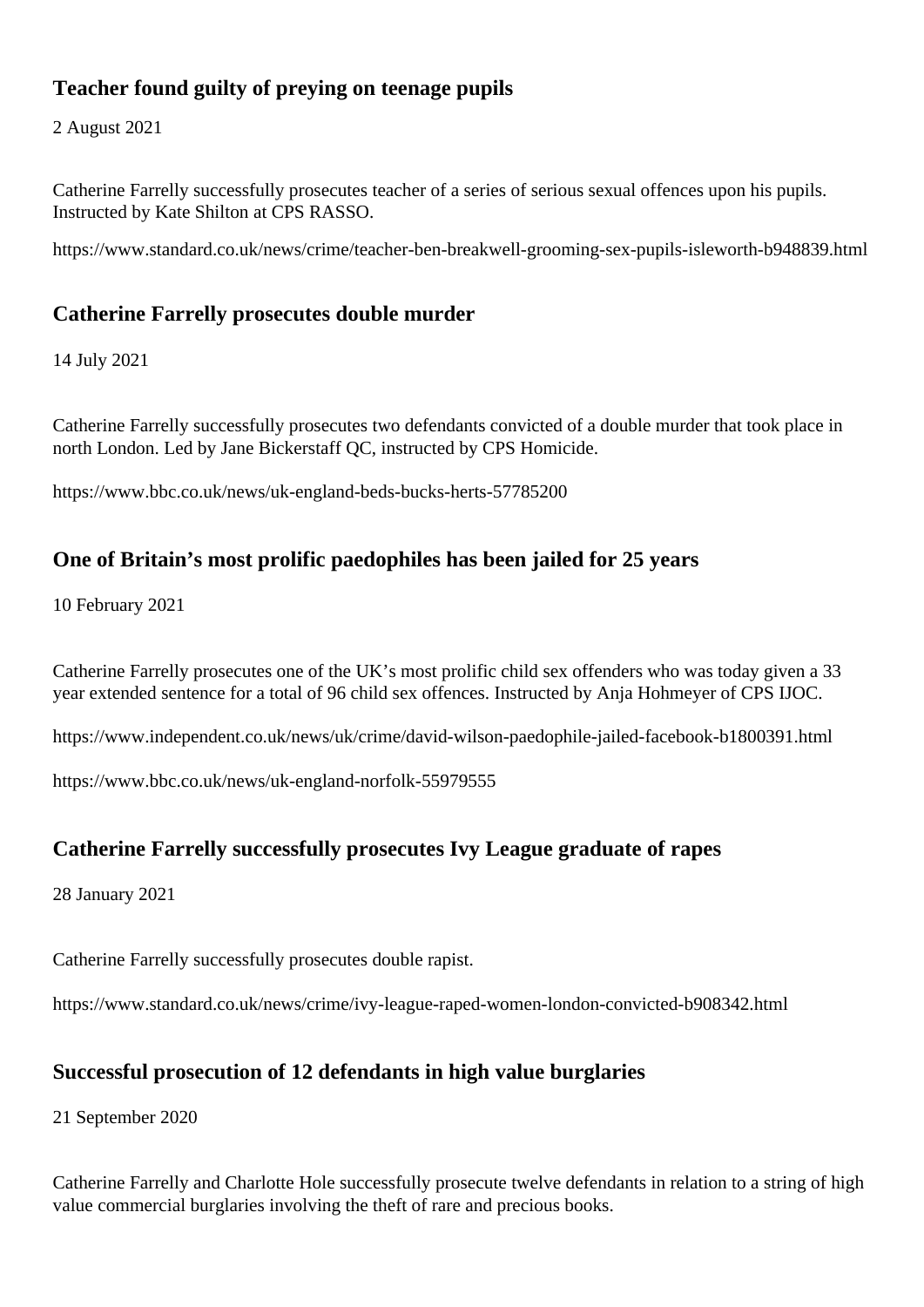News Reports:

https://www.theguardian.com/uk-news/2020/sep/18/rare-books-stolen-london-heist-found-floor-romania

https://www.telegraph.co.uk/news/2020/09/18/rare-books-stolen-romanian-gang-recovered-joint-uk-eu[police/](https://www.theguardian.com/uk-news/2020/sep/18/rare-books-stolen-london-heist-found-floor-romania)

[https://www.dailymail.co.uk/news/article-8747023/2-5million-trove-books-stolen-London-wareh](https://www.telegraph.co.uk/news/2020/09/18/rare-books-stolen-romanian-gang-recovered-joint-uk-eu-police/)ouse-[Roman](https://www.telegraph.co.uk/news/2020/09/18/rare-books-stolen-romanian-gang-recovered-joint-uk-eu-police/)ia.html

[https://www.bbc.co.uk/news/world-europe-54209366](https://www.dailymail.co.uk/news/article-8747023/2-5million-trove-books-stolen-London-warehouse-Romania.html)

[Wandsworth stabbing killer, 21, guilty of m](https://www.bbc.co.uk/news/world-europe-54209366)urder

15 January 2020

Catherine Farrellynstructed by CPS Homicide Unit and led by Crispin Aylett QC prosecuted Fernando Pope (21) for the murder of Cheyon Evans (18). News altereller

[Stranger rapist](https://www.5kbw.co.uk/barristers/profile/catherine-farrelly) conviction

26 November 2019

Catherine Farrell secures conviction of stranger rapist who attacked two women earlier this year.

News article here

[Tory MP's aid](https://www.standard.co.uk/news/crime/opportunistic-rapist-who-attacked-women-in-greenwich-found-guilty-a4297061.html)e sexually assaulted young Parliamentary staffer

29 October 2019

A Conservative MP's aide sexually assaulted a young Parliamentary staffer in his Westminster office after she had "turned him down" and rebuffed his attempts to kiss her, a court heard.

Callum Warren, 27, is accused of repeatedly trying to kiss and grope the woman in spite of the rejection, including pursuing her into a ladies toilet on the Westminster estate.

News article here

### [Recent Ca](https://www.standard.co.uk/news/crime/tory-mps-aide-sexually-assaulted-young-parliamentary-staffer-when-she-turned-him-down-court-hears-a4272671.html)ses

R v DO & Ors [Central Criminal Court] 2022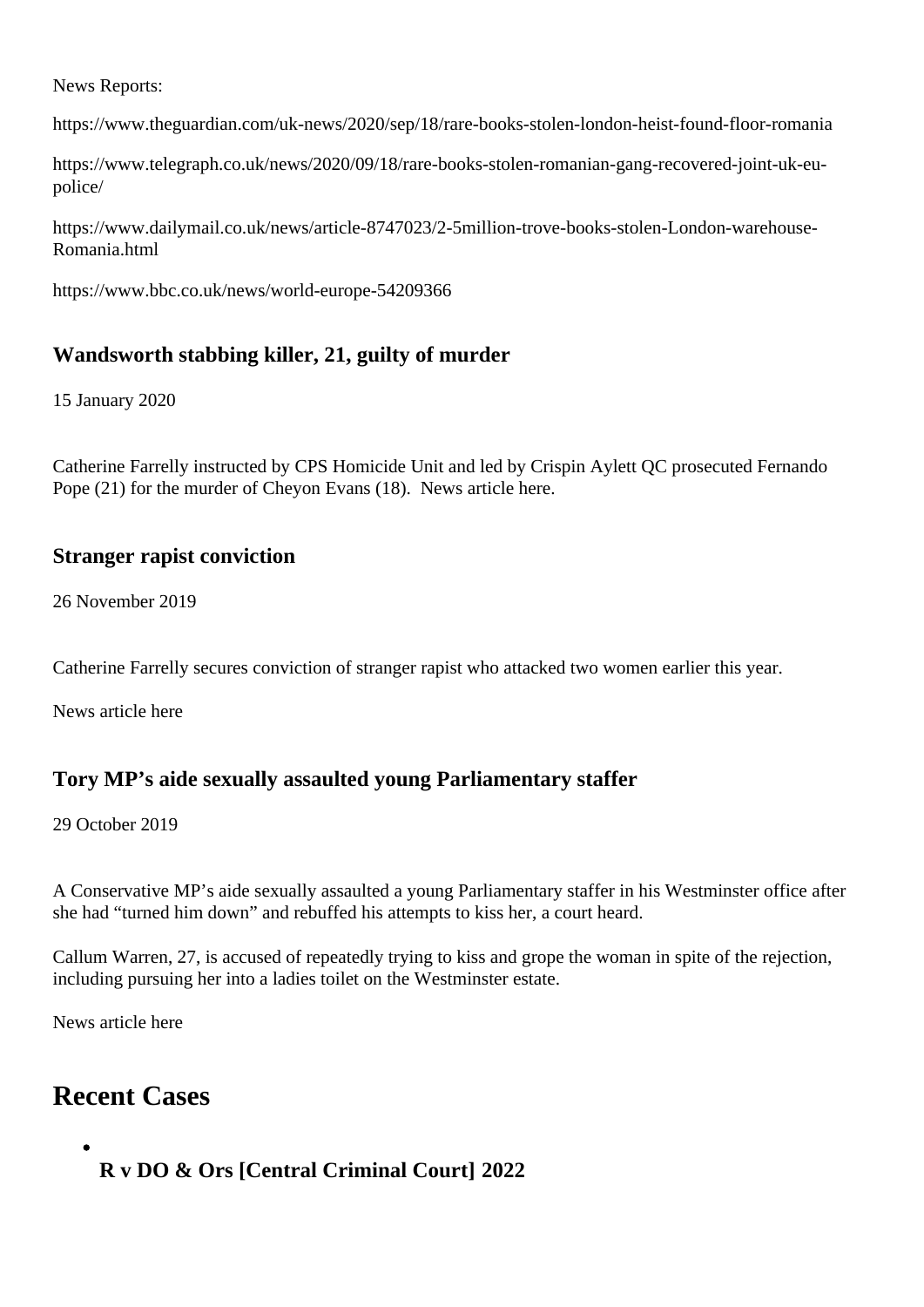Murder

Catherine Farrelly led by John Price QC, prosecutes two males convicted of murder.

Press Report

[R v MK \[B](https://www.bbc.co.uk/news/uk-england-london-61357766)ristol Crown Court] 2022

Large Scale Frauds

Catherine Farrell prosecuted male convicted of large-scale frauds.

Press Report

[R v TK \[Ki](https://www.independent.co.uk/news/uk/crime/somerset-avon-and-somerset-police-bristol-crown-court-diy-amazon-b2065051.html)ngston Crown Court] 2022

Rape

Catherine Farrell prosecutes male convicted of rape.

Press report

[R v PK \[Is](https://www.standard.co.uk/news/crime/snapchat-rapist-kingston-nightclub-london-crime-rape-woman-b992970.html)leworth Crown Court] 2021

Double Rapist

The prosecution of a male for two separate rapes involving significant violence. It involved contested, and successful, application for joinder and complex issues in relation to character evidence.

https://www.standard.co.uk/news/crime/ivy-league-raped-women-london-convicted-b908342.html

[R v DW \[Ipswich Court Court\] 2021](https://www.standard.co.uk/news/crime/ivy-league-raped-women-london-convicted-b908342.html)

Sexual Abuse of Children

The prosecution of one of the most prolific offenders investigated by the NCA who was responsible for the on-line sexual abuse of 52 children. The case concerned complex issues in relation to the indictment, given the significant number of complainants involved.

https://www.telegraph.co.uk/news/2020/11/23/paedophile-would-not-have-caught-facebooksencryption-plans/

[https://www.dailymail.co.uk/news/article-8978441/One-Britains-worst-paedophiles-adm](https://www.telegraph.co.uk/news/2020/11/23/paedophile-would-not-have-caught-facebooks-encryption-plans/)its-96-sex[offences-agains](https://www.telegraph.co.uk/news/2020/11/23/paedophile-would-not-have-caught-facebooks-encryption-plans/)t-51-boys.html

[R v CU & others \[Kingston\] 2020](https://www.dailymail.co.uk/news/article-8978441/One-Britains-worst-paedophiles-admits-96-sex-offences-against-51-boys.html)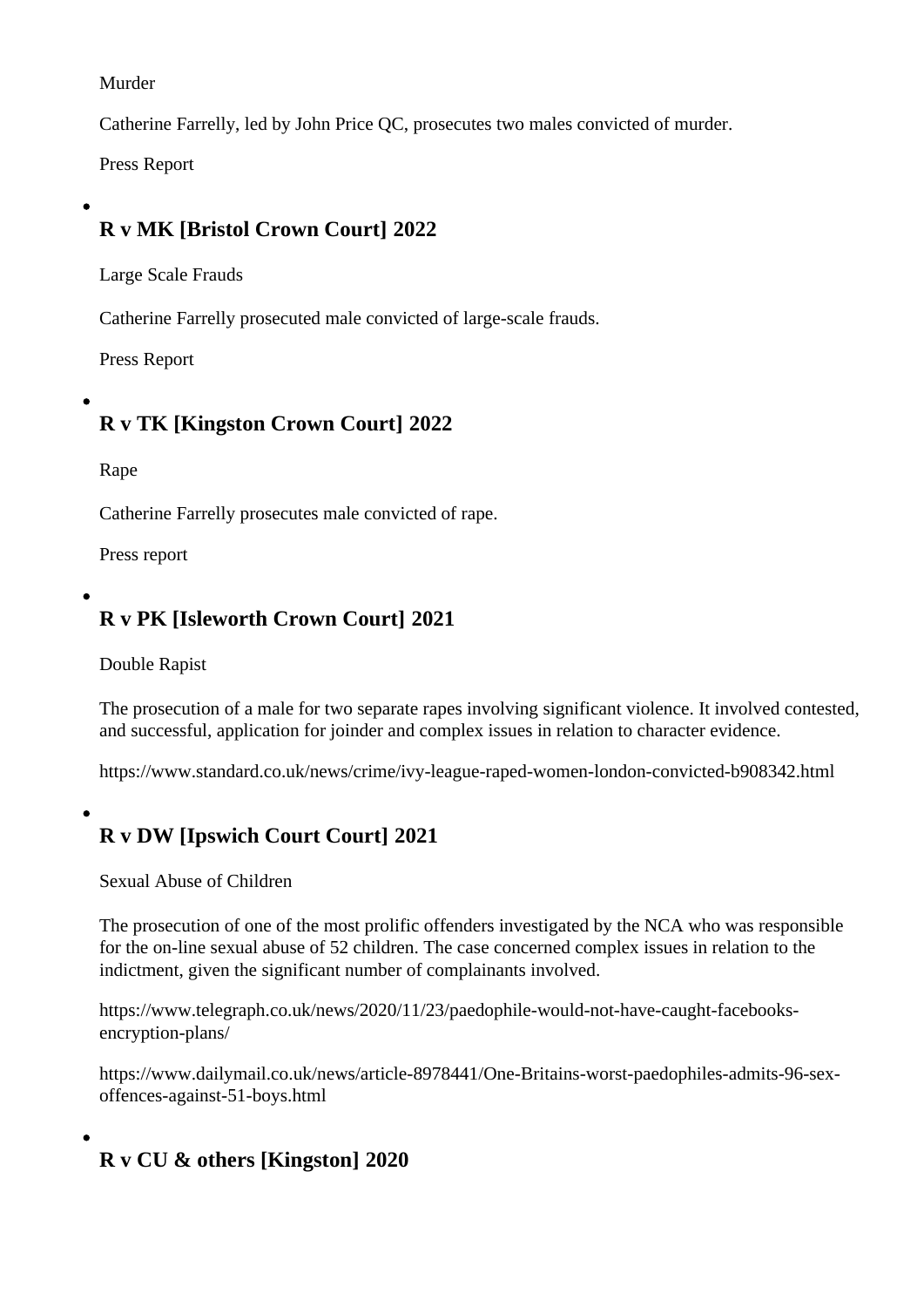Commercial Burglary

Prosecution of twelve defendants in relation to a string of high value commercial burglaries involving the theft of rare and precious books. Led Catherine Farrelly

News reports:

https://www.theguardian.com/uk-news/2[020/sep/18/rare-b](https://www.5kbw.co.uk/barristers/profile/catherine-farrelly)ooks-stolen-london-heist-found-floorromania

[https://www.telegraph.co.uk/news/2020/09/18/rare-books-stolen-romanian-gang-recove](https://www.theguardian.com/uk-news/2020/sep/18/rare-books-stolen-london-heist-found-floor-romania)red-joint-uk[eu-polic](https://www.theguardian.com/uk-news/2020/sep/18/rare-books-stolen-london-heist-found-floor-romania)e/

[https://www.dailymail.co.uk/news/article-8747023/2-5million-trove-books-stolen-London-war](https://www.telegraph.co.uk/news/2020/09/18/rare-books-stolen-romanian-gang-recovered-joint-uk-eu-police/)ehouse-[Romania](https://www.telegraph.co.uk/news/2020/09/18/rare-books-stolen-romanian-gang-recovered-joint-uk-eu-police/).html

[https://www.bbc.co.uk/news/world-europe-54209366](https://www.dailymail.co.uk/news/article-8747023/2-5million-trove-books-stolen-London-warehouse-Romania.html)

[R v CU & Ors \[Kingston\] 2020](https://www.bbc.co.uk/news/world-europe-54209366)

The Feltham Book Heist

Leading Charlotte Hole. The prosecution of 12 defendants for a number of high-value commercial burglaries, including the theft of rare books by Isaac Newton & Francisco Goya. The prosecution arose out of a JIT (Joint Investigation Team) with Romanian and Italian law enforcement and concer[ned legal issue](https://www.5kbw.co.uk/barristers/profile/charlotte-hole)s in relation to the admissibility of extraterritorial evidence and the presentation of a significant amount of telephone and cell-site evidence. The case attracted considerable interest in the national and international press.

https://www.theguardian.com/books/2020/dec/13/tome-raiders-solving-the-great-book-heist

https://www.independent.co.uk/news/uk/crime/heist-isaac-newton-galileo-romania-clamparu[b748240.html](https://www.theguardian.com/books/2020/dec/13/tome-raiders-solving-the-great-book-heist)

[R v SF & Ors \[CCC\] 2020](https://www.independent.co.uk/news/uk/crime/heist-isaac-newton-galileo-romania-clamparu-b748240.html)

Homicide

Led by John Price QC. The prosecution of four men for murder. The case involved a significant amount of telephone and cell-site evidence.

https://www.bbc.co.uk/news/uk-england-london-54986153

[R v FP \[CCC\] 2020](https://www.bbc.co.uk/news/uk-england-london-54986153)

Homicide

Led by Crispin Aylett QC. The prosecution of three men for murder.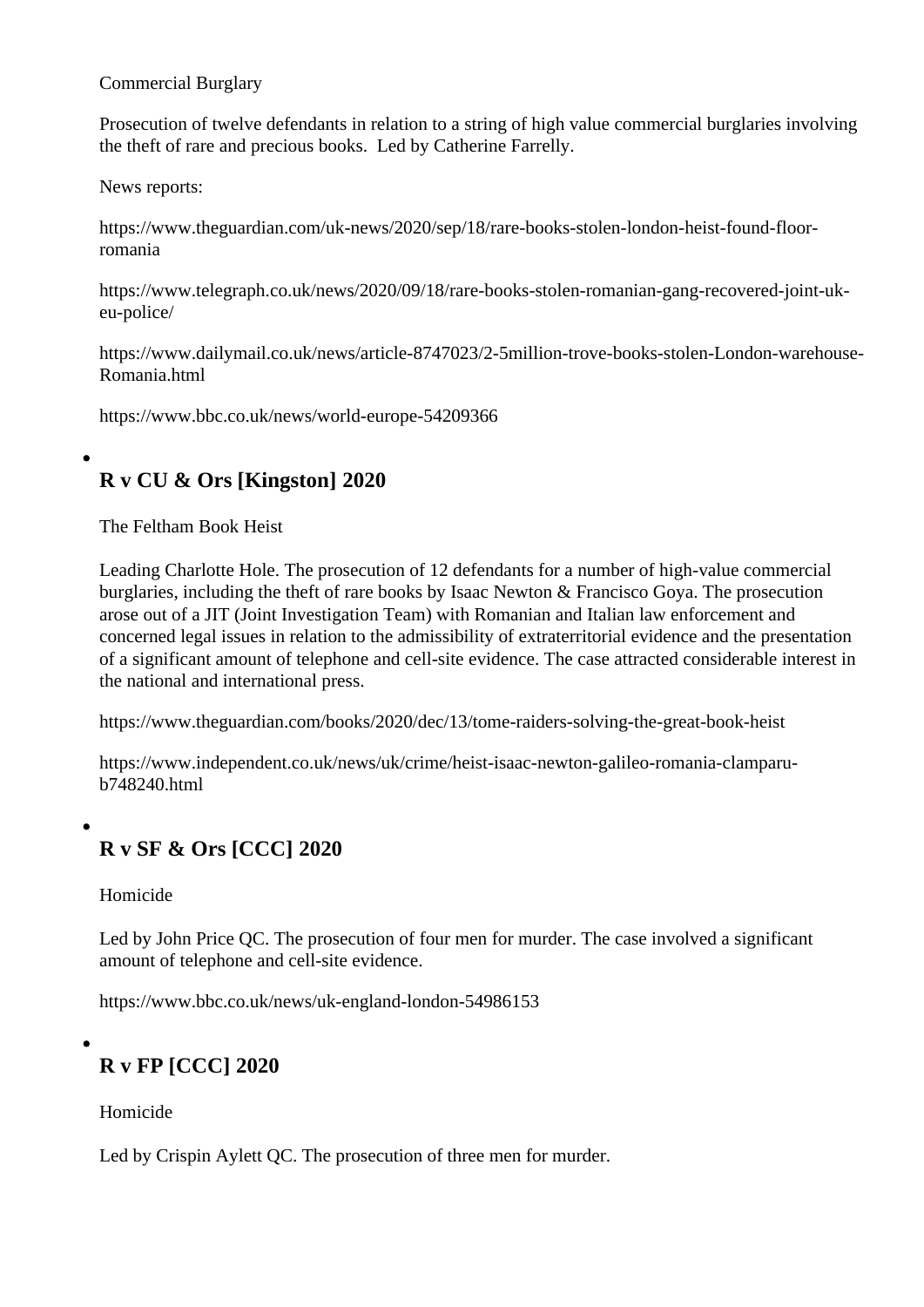https://www.bbc.co.uk/news/uk-england-london-51010380

### [R v BH & 3 others \[Blackfriars\] 2018](https://www.bbc.co.uk/news/uk-england-london-51010380)

Internet Banking Fraud

£500k internet banking fraud against elderly victims by bank emplorest parrelly led Charlotte Holeinstructed by the CPS International Justice and Organised Crime unit, prosecuting 4 defendants following an investigation by the National Crime Agency Cyber Crime Unit . The case centred around the activities of two men who worked at high street [banks who assist](https://www.5kbw.co.uk/barristers/profile/catherine-farrelly)ed another in [creating a sig](https://www.5kbw.co.uk/barristers/profile/charlotte-hole)nificant number of sham bank account for the use in a transfer fraud, raising legal issues about the definition of 'criminal property' under s.340 POCA 2002.

R v. Rekaya [Isleworth] 2018

Prosecution of £90,000 Grenfell fraudster

Catherine Farrelly successfully prosecuted a man who ran up nearly £90,000 in accommodation and travel costs, after pretending to be a victim of the Grenfell Tower tragedy.

[He was sentenced](http://www.5kbw.co.uk/barristers/profile/catherine-farrelly) to four years and six months imprisonment.

The news report may be found re.

R v. Glenn [ILCC] 2018

Rape of 13 year old school girl

Catherine Farrelly prosecuted this matter in which the defendant grabbed a 13-year-old schoolgirl off the street and filmed himself raping her. He was jailed for 11 years.

[News report here](/barristers/profile/catherine-farrelly).

[R v. Hussain \[](http://www.dailymail.co.uk/news/article-5925403/Beast-grabbed-schoolgirl-13-street-filmed-raping-jailed.html)Snaresbrook]2017

Series of Sex Attacks by Uber Driver

Catherine Farrelly prosecuted this Uber driver whom was sentenced to 12 years for rapes and sexual assaults. Hussain lay in wait outside popular London bars looking for drunken women to rape, preying on women leaving pubs in Shoreditch, in the east of the capital before attacking them as they slept.

[Daily Mail report](/barristers/profile/catherine-farrelly) here.

[R v. Defontaine \[C](http://www.dailymail.co.uk/news/article-4684974/Rapist-Uber-driver-lay-wait-victims-outside-bars.html#ixzz4mo6heHa5)roydon] 2017

Sexual Assaults on own family members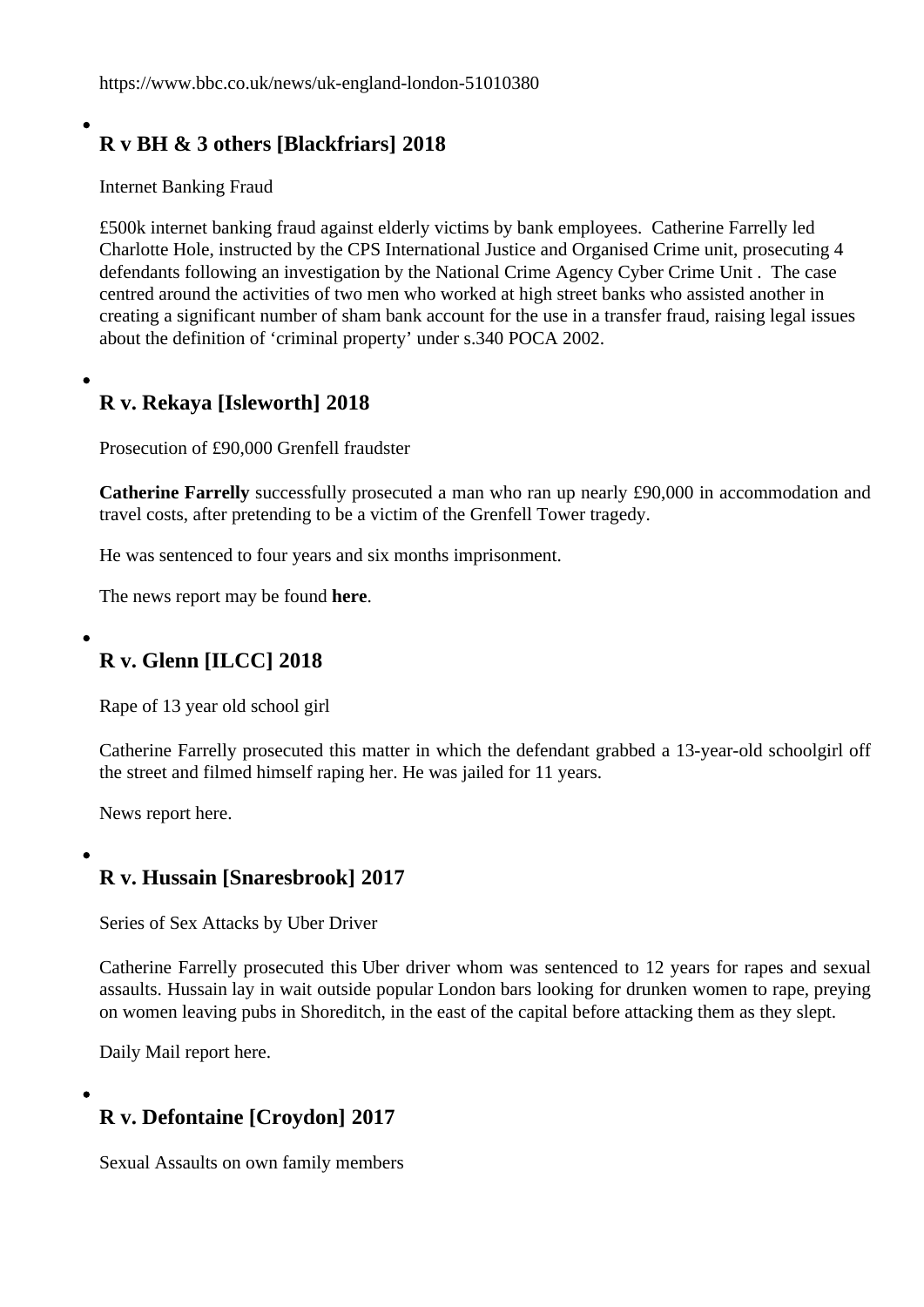Catherine Farrelly prosecuted this "persistent and manipulative" paedophile who carried out a series of sexual assaults on 6 of his own family members. He was sentenced to 18 years.

[Evening Standar](http://barristers/profile/catherine-farrelly)d report here.

[R v. Khan & Barclay \[C.](http://www.standard.co.uk/news/crime/jailed-manipulative-paedophile-who-sexually-abused-sister-daughter-and-nieces-a3577646.html)C.C.] 2017

Revenge Stabbing

Catherine Farrelly was prosecution Counsel in this trial of two defendants for the pre-meditated revenge stabbing of another in connection with a drug-deal gone awry. The case involved the analysis of a significant amount of telephone evidence in addition to expert cell site and voice recognition [evidence.](/barristers/profile/catherine-farrelly)

Guardian News report here.

[R v. Rehman \[Snares](http://www.guardian-series.co.uk/news/15137043.__39_We_left_him_dying__39___Drug_dealer_and_accomplice_face_jail_for_revenge_stabbing/)brook] 2017

Rape & False imprisonment of 16 year old girl

Catherine Farrelly was instructed for the Prosecution of this defendant for false imprisonment and three counts of rape involving a daytime attack on a 16 year old girl.

[Evening Standard](/barristers/profile/catherine-farrelly) Report here.

[R v. Leppard \[Maidstone](http://www.standard.co.uk/news/crime/jailed-dangerous-rapist-who-snatched-girl-16-from-street-in-broad-daylight-in-terrifying-attack-a3481496.html)] 2016

Rape

Catherine Farrell was instructed in the defence a young man charged with two counts of rape.

News Report here.

[R v. Beveridge](http://www.dailymail.co.uk/news/article-3718532/Teenager-hailed-legend-friend-filmed-raping-completely-comatose-woman-party-jailed-judge-says-shown-no-remorse.html) [I.L.C.C.] 2016

Historic Sexual Assaults

Catherine Farrelly ed Paul Jackson in the prosecution of a defendant who, over the course of a number of years, had sexually abused five very young children who suffered from various learning disabilities. The case involved the review of a significant amount of social services and educational [material and clos](/barristers/profile/catherine-farrelly)e lia[ison with the](/barristers/profile/paul-jackson) appointed intermediary. The defendant was sentenced to 22 years' imprisonment with an extended licence of 6 years.

R v. N.A. [Snaresbrook] 2016

Rape of daughter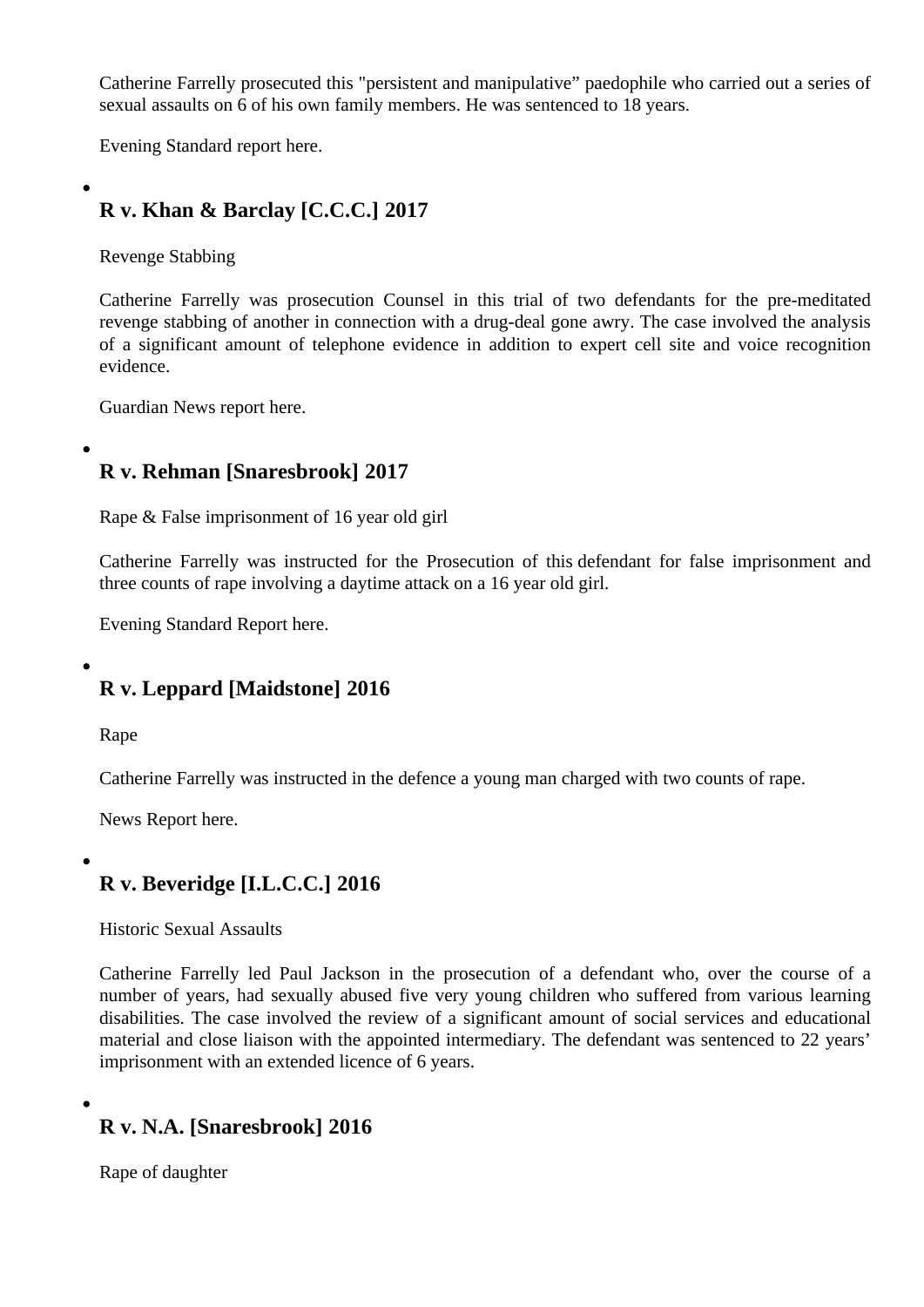Catherine Farrellywas instructed for the Prosecution of a defendant who had raped his daughter from the ages of 13 to 15 years, using sex toys and other implements during the course of the abuse. The case involved very sensitive handling of the complainant. The defendant was subsequently sentenced [to 20 years'impri](/barristers/profile/catherine-farrelly)sonment.

#### R v. Rahman [Snaresbrook] 2016

Rape & Kidnap of 15 year old girl

Catherine Farrellwas instructed for the Prosecution of a defendant who kidnapped a 15 year old girl off the street and then repeatedly raped her.

[R v. Anwar & o](/barristers/profile/catherine-farrelly)rs [C.C.C.] 2016

Attempted Murder

Catherine Farrell leading Senghin Kongn this prosecution of 6 defendants on charges including attempted murder, possession of a firearm with intent to commit robbery and conspiracy to rob. At the close of the prosecution case the learned Judge upheld submissions of no case to answer on the [charges of attemp](/barristers/profile/catherine-farrelly)ted m[urder and poss](/barristers/profile/senghin-kong)ession of a firearm with intent to commit robbery. As a result the prosecution appealed this at an expedited hearing. The Court of Appeal allowed the prosecution appeal and the trial continued on all charges. Leveson LJ gave the judgment of the pouted here. The 6 defendants were eventually convicted of possession of a firearm with intent to commit robbery and conspiracy to rob. The case involved complex cell site evidence and legal argonomian report here.

[Ope](http://www.guardian-series.co.uk/news/14378277.Wanstead_shooting_suspects_tricked_victim_into_fake_drug_deal_before_robbing_and_attempting_to_kill_him__court_hears/)ration Tineid [Blackfriars] 2015

Fraud

Catherine Farrelly ed Ben Holt for the Crown. Defendants were charged with arranging co-defendants to take driving test on behalf of other people. NCA investigation, instructed by the Organised Crime Group at the CPS.

[News report here](http://www.5kbw.co.uk/barristers/profile/catherine-farrelly).

[R v. Alasow \[S](http://www.mirror.co.uk/news/uk-news/driving-test-fraudsters-charged-2500-8658022))naresbrook] 2015

Possession of loaded firearm with intent

Catherine Farrelly was instructed in this Prosecution of a defendant who was charged with possession of a firearm with intent to endanger life and possession of ammunition. He had been stopped by police shortly after climbing over garden fences in east London and then disposing of a loaded firearm, fitted [with a "silencer".](/barristers/profile/catherine-farrelly) The case involved protracted legal argument over the admissibility of DNA and GSR expert evidence, all of which was ruled admissible.

News Report here.